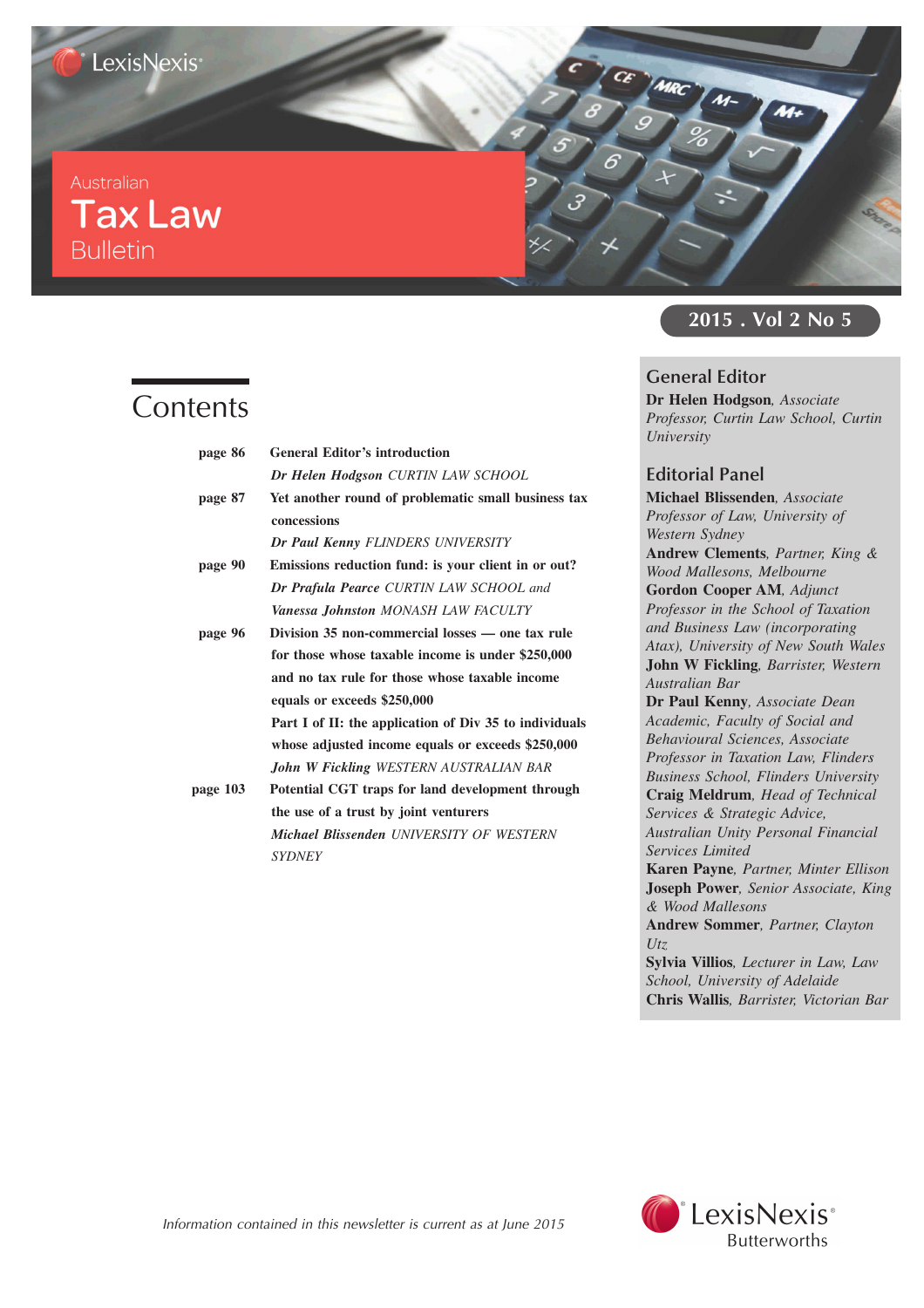Division 35 non-commercial losses — one tax rule for those whose taxable income is under \$250,000 and no tax rule for those whose taxable income equals or exceeds \$250,000 Part I of II: the application of Div 35 to individuals whose adjusted income equals or exceeds \$250,000

### *John W Fickling WESTERN AUSTRALIAN BAR*

### **Introduction**

Division 35 within the Income Tax Assessment Act 1997 (Cth) (the 1997 Act) was inserted into the 1997 Act in 2000 with the intention of placing restrictions on the ability of individuals and partnerships who carried out businesses to deduct business losses against their other income where those business losses were considered too hobby-like in nature.

As originally inserted into the 1997 Act in 2000, there were four "commerciality" tests prescribed, one or more of which needed to be satisfied before a taxpayer could apply the losses from their "business activity" against other income. Broadly, if none of the four commerciality tests were satisfied, tax losses generated by a business activity were quarantined and were not available for use until such time as that same business activity generated a profit.

However, in 2009 a new subsection was inserted into the 1997 Act, subs (2E) of s 35-10, which made it such that individuals with adjusted taxable incomes equal to or exceeding \$250,000 could not avail themselves of one of the four commerciality tests and would need to apply to the Commissioner of Taxation (the Commissioner) for the exercise of his discretion before such individuals could apply the losses from a loss making business activity against other income. The Commissioner's "discretion" power in Div 35 is outlined in s 35-55 in three separate tests. In 2009 a specific test was included for such individuals in s  $35-55(1)(c)$ .

In this article, the first of two on this topic, I will discuss the application of Div 35 in relation to individuals with an adjusted taxable income that equals or exceeds \$250,000. Next month I will consider the application of these provisions in the recent Tribunal cases of *HVZZ v Commissioner of Taxation<sup>1</sup> (HVZZ), Bentivoglio v Commissioner of Taxation<sup>2</sup> (Bentivoglio)* and *Heaney v Commissioner of Taxation<sup>3</sup> (Heaney)*.

Put in its most simple of terms, the effect of s 35- 10(2E) is that for individuals whose adjusted taxable incomes equal or exceed \$250,000, as far as Div 35 is applicable, the rule of law no longer applies to such individuals. Instead, such individuals are now subject to the arbitrary discretion of the Commissioner (so long as the Commissioner's decision is exercised within the law as contained within s 35-55; it being the author's contention, as examined below that the law in s 35-  $55(1)(c)$  is so complex, with its four separate, complex elements that the taxpayer has the burden of satisfying the Commissioner, as to make it extremely difficult for a taxpayer to convince a court otherwise). If the reader was to identify the aforementioned wording to the petition to James I of England in 1610 which has been said to be the foundation of the modern concept known as the "Rule of Law", where it was petitioned that subjects of England should be "guided and governed by the certain rule of the law which giveth both to the head and members" rather than "any uncertain or arbitrary form of government", then the reader is not mistaken. In the author's opinion, the only certainty that can be remarked about s 35-10(2E) is that it deprives individuals earning \$250,000 or more from the "rule of law" as set out in the four commerciality tests in Div 35.

By way of example of the potential harshness of this rule, if a taxpayer with an initial \$250,000 taxable income makes a \$150,000 taxable loss on their business activity which is quarantined by Div 35 and the Commissioner does not exercise his s 35-55 discretion, the taxpayer will still have to pay tax on that income, such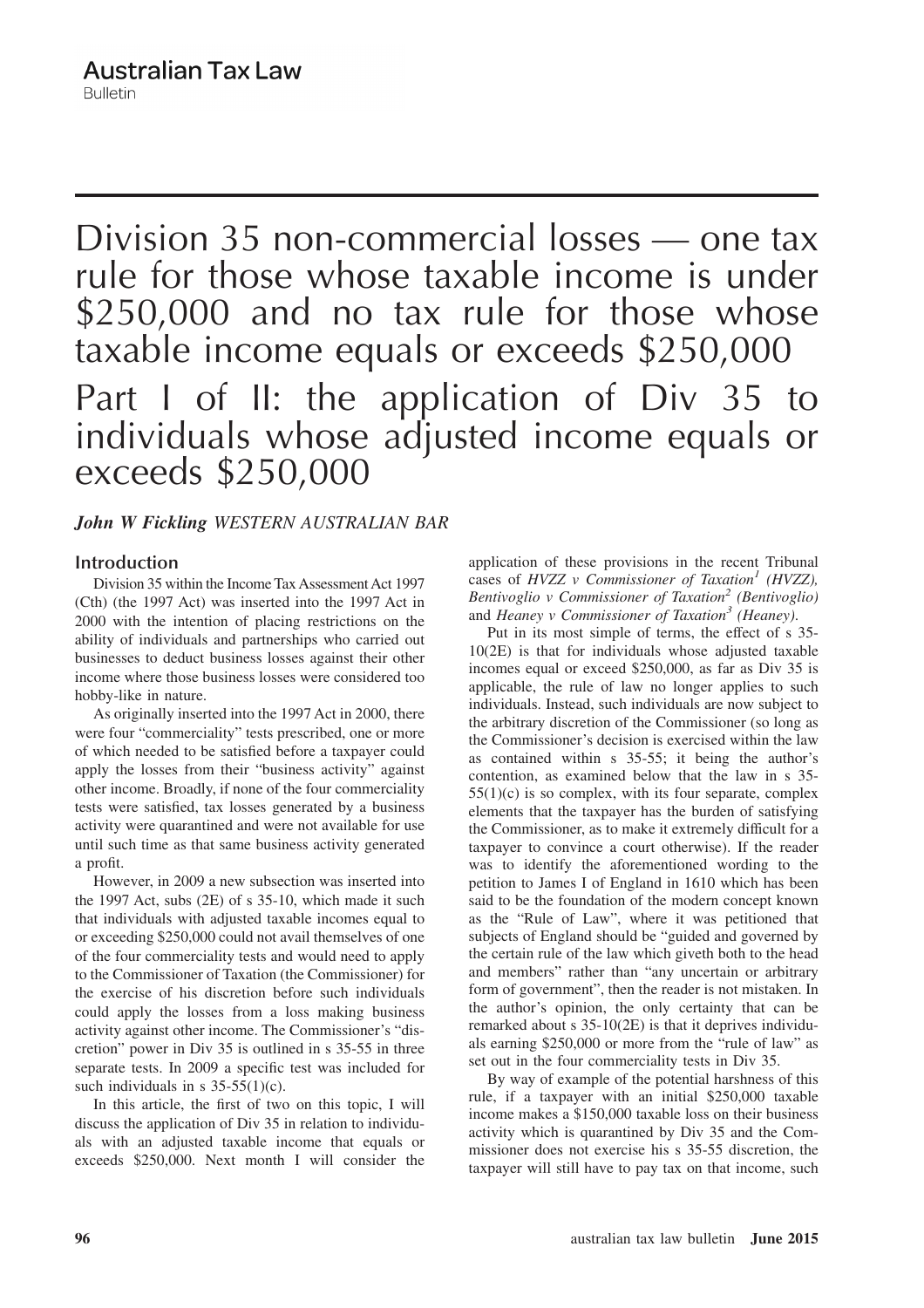that a taxpayer who has made \$250,000 taxable income for the year but for his business activity loss, may have a tax bill of approximately \$86,000 leaving a remaining disposable income of \$14,000.

In this article, the s 35-55 discretion as it applies to individuals whose adjusted incomes equal or exceed \$250,000 is examined. Where exceptional circumstances do not exist such taxpayers only have recourse to the test of the Commissioner's discretion in s  $35-55(1)(c)$ . As noted above, the s  $35-55(1)(c)$  discretion has four separate, complex, elements that the taxpayer has the burden of establishing in order to seek the Commissioner's discretion. In any application before the Administrative Appeals Tribunal (the Tribunal) or the Federal Court of Australia, that burden is clearly upon the taxpayer applicant to establish.<sup>4</sup> However, before examining the application of the s 35-55 discretion it is worth revisiting some of the history of Div 35.

#### **Division 35 — history prior to 2009**

Very broadly, over the history of income taxation in the Commonwealth of Australia, where an individual taxpayer could satisfy the Commissioner or failing that, the courts, that they were carrying on business (notwithstanding those business activities were carried out on a very small scale), the individual taxpayer could then apply those business losses against their other more productive activities (such as employment income). In the two seminal cases of  $Feyuson \, v \, FCT^5$  (business of 5 Charolais heifers) and *FCT v Walker*<sup>6</sup> (business of 5 Angora Goats), it was established in Australian tax law that taxpayers conducting businesses on the smallest of scales in a part time capacity were nevertheless still carrying on a business for the purposes of the taxation law and entitled to deduct their expenses pursuant to s 8-1 of the 1997 Act and its predecessors.

When the Ralph Report entitled *Review of Business Taxation: A tax system redesigned* was published in 1999 (the RBT Review), the RBT Review considered the issues arising from this aspect of the law. The RBT Review concluded that there was significant revenue leakage from such small activities:<sup>7</sup>

There is a significant revenue leakage from unprofitable activities carried out by individual taxpayers, either acting alone or in partnership with another individual. Concerns regarding these practices were raised in A Platform for Consultation (pages 57–58). Many of these activities are no more than hobbies and/or lifestyle choices but even those that have business like characteristics (according to existing law) are often unlikely to ever make a profit and do not have a significant commercial purpose or character. They continue in a net loss position year after year, offsetting so-called business losses against other income, notably salary and wages. On average they make little or no contribution to the revenue raising task but gain a significant tax advantage.

Following the RBT Review, Div 35 was inserted into the 1997 Act with the broad effect of denying the ability for individual taxpayers to offset losses from loss making activities against other income earning activities *unless* one of four commerciality tests were satisfied. Relevantly, Div 35 looks at each "business activity", a term which is undefined in Div 35 and which is considered further in Pt II. Broadly, for the purposes of this article, these four commerciality tests are currently as follows, only one of which needed to be satisfied:

- 1. the *assessable income test*, which broadly requires that the assessable income from the relevant "business activity" be at least \$20,000 (s 35-30);
- 2. the *profits test*, which broadly requires that in at least 3 of the past 5 income years the relevant "business activity" has generated a taxable profit (s 35-35);
- 3. the *real property test*, which broadly requires that the business activity use real property for which the reduced cost base is at least \$500,000 (s 35- 40); and
- 4. the *other assets test*, which broadly requires that "other assets" excluding real property such as plant and equipment, trading stock or intellectual property used in the business have cost at least \$100,000 (s 35-45).

Prior to the 2009 insertion of s 35-10(2E), broadly, when one of the above four commerciality tests was satisfied, taxpayers (regardless of whether or not their adjusted taxable income was \$250,000 or more) were able to utilise the tax losses from the relevant business activity to offset their other income. As can be seen from the above, the moment a "business activity" achieved any significant degree of scale whatsoever — in terms of income or capital deployed — that business activity would invariably pass one or more of the four commerciality tests and Div 35 would cease to have any application to the relevant business activity.

Additionally, where a taxpayer did not satisfy one of the four tests, taxpayers could apply to the Commissioner for exercise of his discretion.

### **History and background — the 2009 amendments**

In 2009, the Rudd Government, as it then was, formed the view that certain individuals whom they termed "high wealth individuals" were availing themselves of a "loophole" in the tax legislation because they were able to pass one or more of the four tests and utilise their tax losses from their loss making "business activity" to offset such tax losses against other income activities. The Rudd Government noted through its Treasurer and Assistant Treasurer, in a joint press release on 12 May 2009:<sup>8</sup>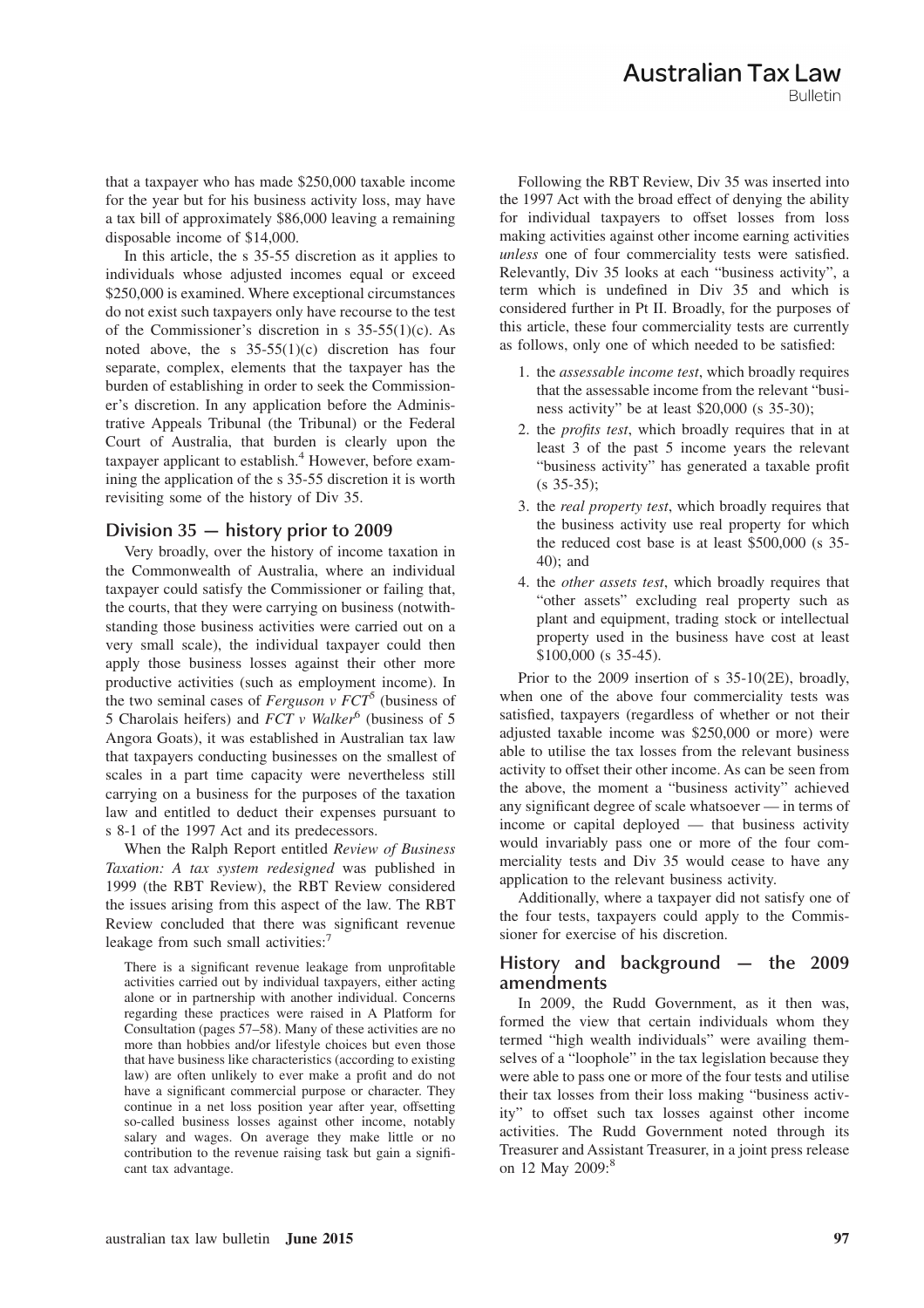### **Australian Tax Law**

**Bulletin** 

[T]he Rudd Government will close a *tax loophole* that allows a relatively small number — around  $11,000$  — of mostly *high wealth individuals* to exploit parts of the tax system to unfairly minimise or avoid their tax obligations. Specifically, the Government will remove the ability for *high income individuals* to deduct losses from unprofitable business activities against their own income.

… This can mean that unfair personal income tax deductions can be claimed against salary, wage and other income for activities like running hobby farms that don't have a commercial purpose and may not ever make a profit. To address this loophole, from 1 July 2009, taxpayers with adjusted taxable incomes of over *\$250,000* will only be able to deduct those expenses against the income from the non-commercial business activity. [Emphasis Added.]

Relevantly, according to the Rudd Government, such individuals were more able to satisfy one or more of the four commerciality tests because this merely required those taxpayers to invest the necessary capital in the business (so satisfying either the real property test or the other assets test) and because of this, such individuals could avail themselves of a "loophole".<sup>9</sup>

As has been noted above, the Rudd Government believed that \$250,000 of adjusted taxable income equated the individuals concerned to being "high wealth individuals" and "high income individuals". As an aside, it is noted that even if that were true in 2009 (due to the impact of continued inflation in the Australian economy), it becomes certain that this belief (hard-coded into the legislation) will cease to be true at some point in the future. The Senate Economics Legislation Committee noted in its report in respect of the amendment that it had been set by the Rudd Government itself and not by Treasury:<sup>10</sup>

When questioned as to how this threshold amount was determined, the Treasury advised that it was a policy choice of government. They have since provided further information detailing that in the 2009–10 income year an estimated 130,000 taxpayers will have an adjusted taxable income of \$250,000 or more and that modelling suggests  $8.5\%$ (11,000) of those taxpayers would otherwise have claimed non-commercial losses against non-farm income in 2009–10.

Interestingly, one would have imagined that such a measure, which exposed approximately 11,000 taxpayers to a regime where the Commissioner's discretion was required, might have been opposed by the conservative side of politics given the interference of the Commissioner in the affairs of some 11,000 taxpayers in what is otherwise regarded as a self-assessment tax system. Denying access to tax losses by such taxpayers could be construed as being bad law for one or more of the following reasons:

1. for the abundance of "red-tape" it would generate as a result of such applications for the Commissioner's discretion;

- 2. for being a departure from the rule of law for those taxpayers with adjusted taxable incomes of over \$250,000; or
- 3. for the problems it would cause over time due to the \$250,000 not being indexed.

Despite these obvious flaws with the policy, the present Abbott Government has not suggested that it intends to review or change the measure. This was despite a member of the present Abbott Government, Mr Anthony Smith MP, member for Casey and at the time, Shadow Assistant Treasurer, $11$  remarking in the House of Representatives in respect of the proposed amendments:<sup>12</sup>

We will have a sceptical eye on the government's plans and the tax commissioner's administration of this. Obviously, the government is assuming that those 11,000 taxpayers will not be applying in large measure for decisions from the tax commissioner. The government is assuming that the Taxation Office is nimble, prepared and able to process these in a timely fashion. The government is on notice we are not opposing the measure — that it is responsible for the administration of this measure. This government has to realise that just announcing measures and putting out a press release and having a news conference is not policy implementation. Across the board, when it comes to policy implementation, that is where this government is falling down.

As is discussed below, it is suggested by the author that the very problems identified in 2009 by Mr Anthony Smith MP have proven to have been with at least a substantial degree of merit.

### **The 2009 amendments**

Section 35-10 was amended so that the aforementioned four commerciality tests were only available for a taxpayer who satisfied s  $35-10(2E)$ .<sup>13</sup> Section 35-10(2E) duly provided that: "You satisfy this subsection for an income year if the sum of the following is less than  $$250,000...$ ".<sup>14</sup>

Thus, with the insertion of s  $35-10(2E)$  the four commerciality tests which had previously been available to those earning adjustable taxable incomes of \$250,000 or more were no longer available. Rather, such taxpayers were for all years beginning on or after 1 July 2009 were either:

- 1) forced to quarantine their tax losses from the business activity where such losses would only be available to offset future profits from the same business activity; or
- 2) apply to the Commissioner for the exercise of the Commissioner's discretion under s 35-55, which is discussed below.

It must be recalled from the above four commerciality tests that Div 35 had always ceased to apply as soon as any significant degree of scale was achieved — in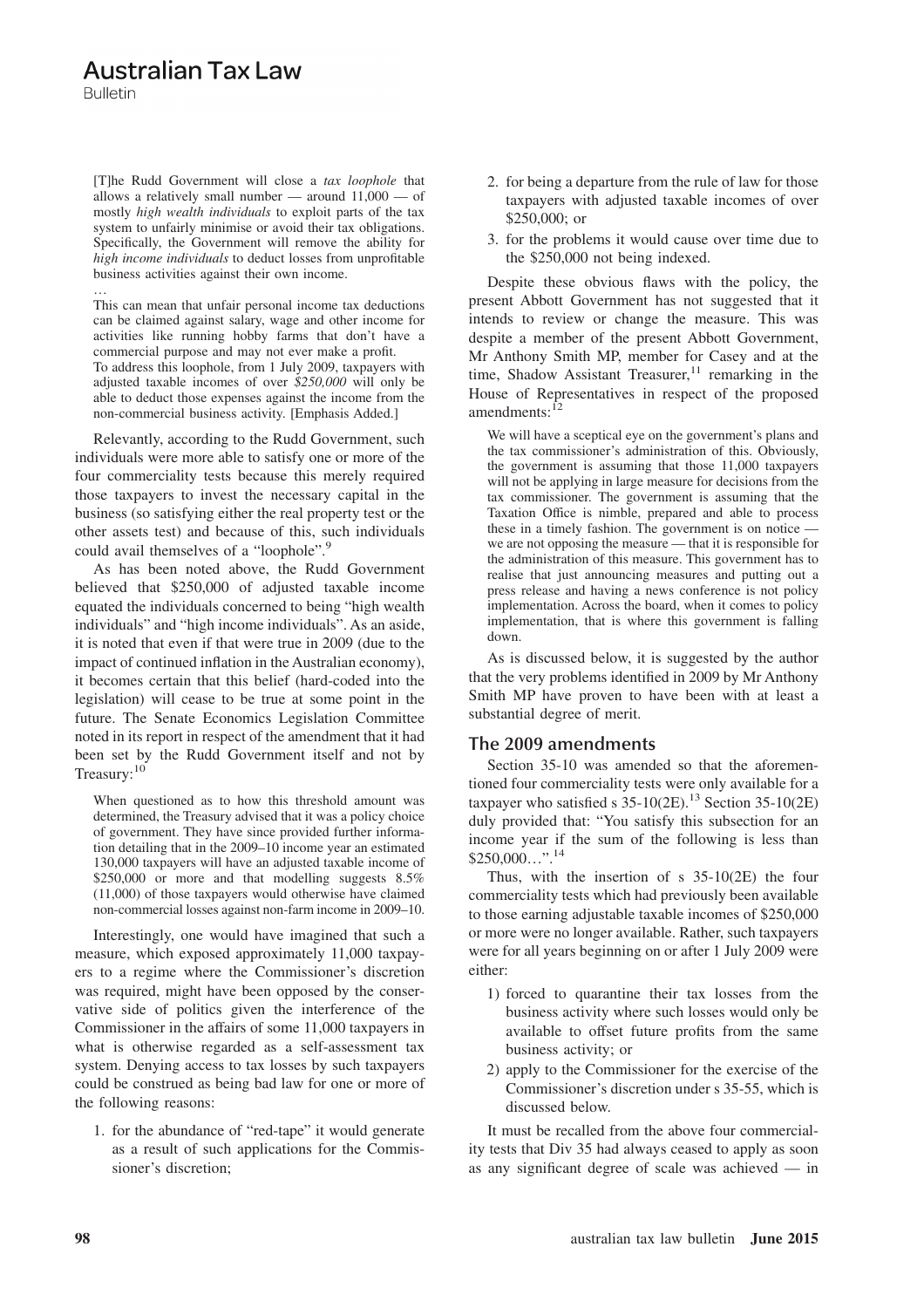terms of income or capital deployed. This was the previously intended effect of Div 35, as it was only ever intended when it was introduced in 2000 that Div 35 would apply to hobby-like businesses. As such, the effect of s 35-10(2E) was to bring business activities of a larger scale and sophistication within Div 35 which had never been contemplated as being within the Div 35 framework.

The discretion test in Div 35, which had previously been available to taxpayers who had not satisfied one of the four commerciality tests was amended to include a new test at s 35-55(1)(c) for affected taxpayers to seek the Commissioner's discretion. Section  $35-55(1)(c)$  as inserted in 2009, currently provides:

The Commissioner may, on application, decide that the rule in subsection  $35-10(2)$  does not apply to a \*business activity for one or more income years (the excluded years) if the Commissioner is satisfied that it would be unreasonable to apply that rule because:

(c) for an applicant who carries on the business activity who does not satisfy subsection 35-10(2E) (income requirement) for the most recent income year ending before the application is made — the business activity has started to be carried on and, for the excluded years:

…

- (i) because of its nature, it has not produced, or will not produce, assessable income greater than the deductions attributable to it; and
- (ii) (there is an objective expectation, based on evidence from independent sources (where available) that, within a period that is commercially viable for the industry concerned, the activity will produce assessable income for an income year greater than the deductions attributable to it for that year (apart from the operation of subsections  $35-10(2)$  and  $(2C)$ ).

Arguably nothing turns on the words "unreasonable to apply", although it is noted that the Tribunal recently in *Bentivoglio* (at [50]) indicated that where the necessary elements are present, the discretion should be arbitrarily denied by the Commissioner:

The task is therefore to consider whether one of the sets of circumstances in paragraphs (a), (b) and (c) has been established, and if so, whether, because of the existence of that set of circumstances, it would be unreasonable to apply the rule in s 35-10(2). If satisfied that it would be unreasonable to apply the rule, the decision-maker may decide that the rule does not apply — although, in context, it would seem a perverse outcome, and probably an improper exercise of the power, if the discretion were enlivened and yet not exercised in a taxpayer's favour.

As can be seen above, the s  $35-55(1)(c)$  test of the Commissioner's discretion is rather unwieldy. It is suggested that in order to ascertain whether the discretion should be exercised, the test can be viewed as having four separate, complex elements (the four elements), all of which must be identified and satisfied:

- 1) identification of when the relevant "business activity" commenced (s  $35-55(1)(c)$ );
- 2) identification of the "commercial viability period" for that business activity to become profitable (s  $35-55(1)(c)$ ;
- 3) establishing as a fact that the tax losses of the relevant taxpayer in her business activity are due to the "nature" of the business activity (s  $35-55(1)(c)(i)$ ); and
- 4) establishing as a matter of fact an objective expectation that the business activity will be profitable before the expiry of the commercial viability period (s  $35-55(1)(c)(ii)$ ).

As can be seen from the above, s  $35-55(1)(c)$  calls upon the Commissioner in exercising his discretion to be an "expert" in the relevant business activity where he is required to form a view on when the business activity commenced, what is the commercial viability period for that business activity to become profitable, whether the actual tax losses in the business activity are due to the "nature" of the business activity or some other reason and finally whether, objectively speaking, the business forecasts a profit before the expiry of the commercial viability period. This puts the Commissioner under a significant burden of becoming an "expert" across a wide range of businesses — possibly some 11,000 different businesses, as noted above. While such "expertise" may be considered to be not dissimilar from the "expertise" required by the Commissioner when applying the transfer-pricing provisions, it is suggested that because self-assessment still largely operates within the operation of the transfer-pricing provisions, the same impediment to good tax administration is not created. Each of these four elements are considered in Pt II.

### **Exceptional circumstances — s 35-55(1)(a)**

It is also important to note that affected taxpayers may also be able, together with taxpayers whose adjusted taxable income is less than \$250,000, seek a discretion to utilise the business activity losses through showing exceptional circumstances as provided for in s 35-  $55(1)(a)$ . Notably, s  $35-55(1)(a)$  provides that, broadly, the s 35-55 discretion may be exercised where it is:

… unreasonable to apply that rule because: (a) the business activity was or will be affected … by special circumstances outside the control of the operators of the business activity, including drought, flood, bushfire or some other natural disaster[.]

It is noted that the courts and tribunals have viewed this exception narrowly.

In *Bentivoglio* the Tribunal considered s 35-55(1)(a) in quite some detail and found that for a taxpayer whose adjusted taxable income exceeded \$250,000, s 35- 55(1)(a) was available. Notably, the Tribunal found that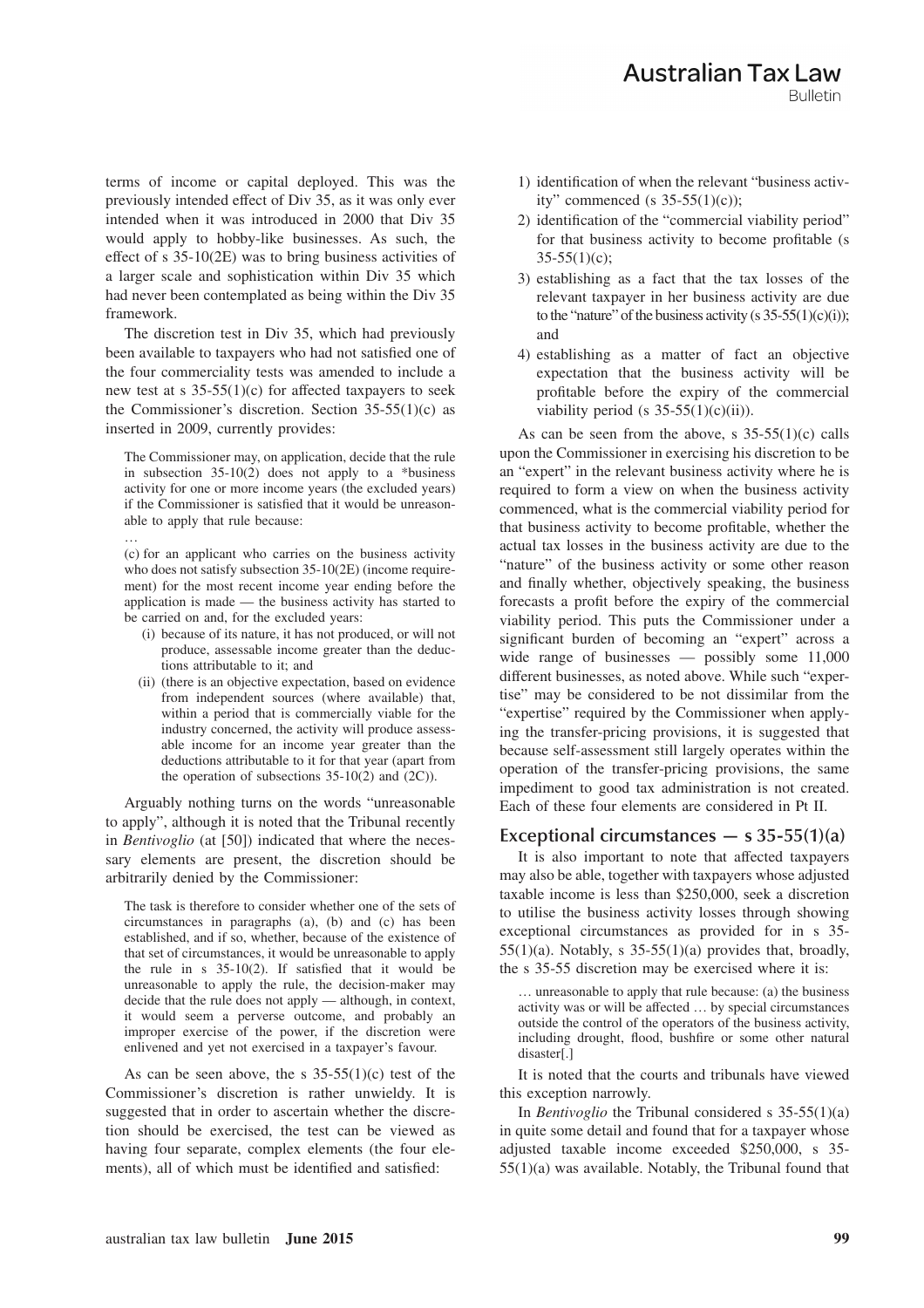### **Australian Tax Law**

**Bulletin** 

there is no per-se requirement to demonstrate a profit would have been derived absent the special circumstances, which results in greatly decreased application complexity for taxpayers:<sup>15</sup>

Although I have concluded that, on the proper construction of s  $35-55(1)(a)$ , the failure to show that a tax profit would have been generated in the absence of the special circumstances is not a necessary disqualifier to the exercise of the discretion in s  $35-55(1)(a)$ , it is nevertheless a relevant consideration.

Although a detailed analysis of s  $35-55(1)(a)$  is beyond this article, it is noted that the Tribunal in *Bentivoglio* considered this provision, noting that special circumstances are as follows at [54]:

Special circumstances are circumstances that *are unusual, uncommon, or out of the ordinary*: *Minister of Community Services and Health v Chee Keong Thoo* [1998] FCA 54; *Groth v Secretary, Department of Social Security* [1995] FCA 1708; (1995) 40 ALD 541. [Emphasis added.]

The Tribunal went on to find, in the context of an olive tree farm business activity, that an olive lace bug infestation affecting the taxpayer was a special circumstance, the drought affecting the taxpayer was a special circumstance and the illness of the taxpayer's wife was a special circumstance.<sup>16</sup> Overall, the Tribunal found that the discretion in s  $35-55(1)(a)$  should be exercised for part of the period claimed by the taxpayer in *Bentivoglio*. The case is a reminder that applicant taxpayers should consider their potential availability of both the ss  $35-55(1)(c)$  and  $35-55(1)(a)$  discretions.

### **The method of application for the discretion and difficulties arising**

When s  $35-55(1)(c)$  was introduced, and to this day, the Commissioner requests that taxpayers, in the first instance, seek the exercise of the s  $35-55(1)(c)$  discretion by way of applying for a private ruling using an application provided by the Commissioner.

Taxpayers who do not obtain a favourable private ruling can then object against the adverse private ruling and appeal to the Tribunal or the Federal Court. Alternatively, taxpayers who do not obtain a favourable private ruling can obtain an assessment without the discretion being exercised and then object against their own assessment so as to seek the exercise of the Commissioner's discretion on objection, also appealing any adverse objection outcome to the Tribunal or the Federal Court. As a general broad rule, relating to an area of law which is beyond the scope of this article, taxpayers cannot do both, and as such should obtain specialist advice prior to objecting against an adverse private ruling.<sup>17</sup>

More is discussed in Pt II regarding the Commissioner's questions asked of taxpayers in the s  $35-55(1)(c)$  application and the effect that these questions have on the exercise of the discretion. However, it is important to note the law with respect to private rulings. In a private ruling, the Commissioner sets out a "scheme" or the "relevant facts and circumstances" as he understands them and then applies the law to the scheme. As was noted in the Tribunal in *Public Servant and Commissioner of Taxation* an appeal against an adverse private ruling is then limited to the information contained in the scheme:<sup>18</sup>

The Tribunal's role with respect to the review of an objection decision regarding a private ruling is confined to reviewing the correctness of the ruling premised on the "specified scheme" in the private ruling and it has no role whatsoever in fact finding.

It was further noted in *Cooper Bros Holdings Pty Ltd t/as Triple R Waste Management v Commissioner of Taxation* that only limited additional information could be considered on appeal before the Tribunal where that information did not interfere with the description of the scheme:<sup>19</sup>

[T]he Tribunal may only consider additional material pursuant to s 359-65(1) to the extent that it bears upon the correctness of the ruling in issue. … the word "materially" in s 359-65(3) cannot properly be read as permitting additional information to be considered by the Commissioner or the Tribunal pursuant to s 359-65(1) so as to interfere with the description of the scheme in the ruling in any way.

The implication is that if the Commissioner does not include a material aspect pertaining to an application for a s  $35-55(1)(c)$  discretion in the description of the scheme, then it is difficult to have a court or tribunal subsequently consider that information.

In two recent cases, the Tribunal has observed that the scheme adopted by the Commissioner in the underlying private ruling being appealed was less than ideal.

In the recent *Tribunal case of HVZZ v Commissioner of Taxation*, <sup>20</sup> relating to a s 35-55(1)(c) application via private ruling in relation to the applicant taxpayer's horse breeding business where a key issue was when the relevant "business activity" commenced, the entire scheme was set out in some six paragraphs and pertaining to the question of when the actual business activity commenced, the Commissioner limited what was set out to two paragraphs of the scheme. Notably, the scheme was silent on the question of "international marketing" and the nature of the "expensive international Arabian horse bloodstock" which had been utilised by the taxpayer. $21$ Some of the information that had been omitted by the Commissioner in formulating the scheme could have been found in a document previously written by the Commissioner summarising the Commissioner's reasons in conclusion to a previous objection raised by the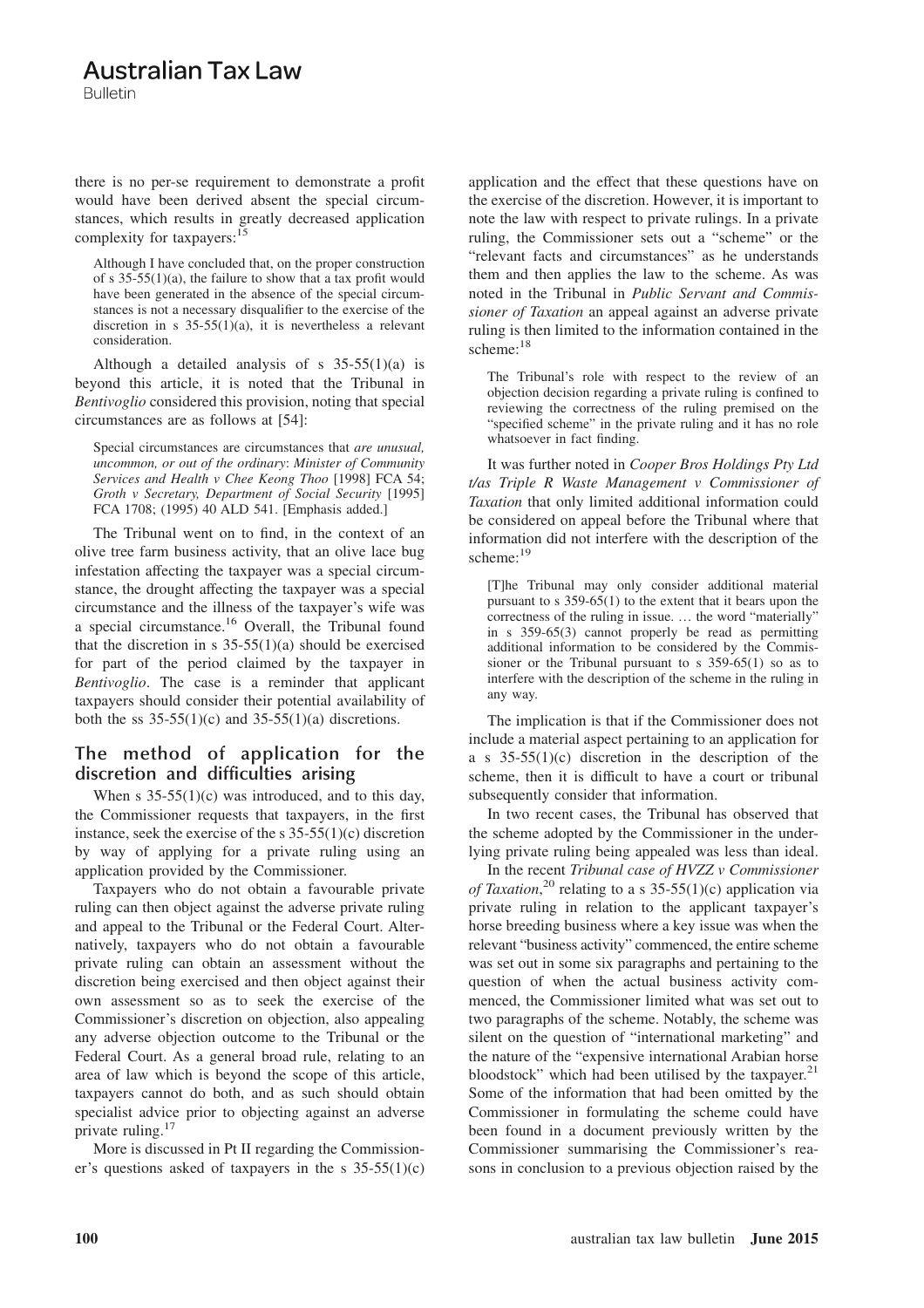taxpayer.<sup>22</sup> The taxpayer in *HVZZ* sought to argue that this document should have been "read into" the scheme by virtue of the indirect but clear reference to the previous objection contained within the scheme, a contention ultimately rejected by the Tribunal. $^{23}$  The taxpayer also sought to adduce additional material, pursuant to s 359-65(1), to explain certain paragraphs of the scheme, a contention which was accepted by the Tribunal at law, but ultimately, based on the Tribunal's treatment of the additional material, was of little assistance:<sup>24</sup>

It follows, in the Tribunal's view, that s 359-65(1) of Schedule 1 to the TAA may permit the Tribunal to consider the witness statements as additional information to the extent those documents are informative, that: (i) the Applicant owns and operates a horse breeding business and has done so since the 1999-2000 financial year; and (ii) the Applicant "decided to make an investment of significant capital to introduce stock into her business in 2007-2008 and employ an expert farm manager", but to that extent only.

Ultimately, the Tribunal noted with respect to the scheme in *HVZZ* that the scheme was inadequate and that the scheme that had been adopted in *Bentivoglio* was "unwieldy" (at [35]):

The difficulties posed by the Commissioner's formulation of the scheme in this case are in stark contrast to those posed by the Commissioner's formulation of the scheme in Bentivoglio. In Bentivoglio, the Commissioner's broad formulation of the relevant "scheme" was, as described DP Frost (at [23]), "unwieldy". There, the scheme was described followed by the statement that the "description is based on the following documents", comprising over 200 pages of content, which are to "form part of and are to be read with" the description: see Bentivoglio at [20]–f[25]. Whereas, here the Scheme is formulated in 6 brief paragraphs (only 5 of which contain statements of fact). The Scheme in this case is the opposite of unwieldy, it is inadequate. Both of these approaches taken by the Commissioner to identifying the scheme are unhelpful and unsatisfactory.

The experience arising from litigation of the s 35-55 discretion in *HVZZ* and *Bentivoglio* are a timely reminder to taxpayers that any application for discretion of s  $35-55(1)(c)$  requires that the scheme be appropriately formulated. Taxpayer applicants would be well-advised to propose a scheme to the Commissioner which is sufficiently detailed to address each of the four elements of s  $35-55(1)(c)$  and actively engage with the Commissioner during the formulation of the scheme to ensure that the scheme is comprehensive. Where necessary, taxpayer applicants should ensure such a scheme clearly and overtly refers to external documents from which the taxpayer applicant will rely on.

It is also notable that the Tribunal in *Bentivoglio* recommended applications for the s 35-55(1)(c) discretion to be taken out of the private ruling regime, a recommendation which the author understands has not been acted upon in any way by the Commissioner.<sup>25</sup>

#### **Part II — next edition**

Part II, for publication in the next edition, discusses the application of the Div 35 discretions in s 35-55 as they apply to individuals whose adjusted taxable income equals or exceeds \$250,000, with a particular focus on the four elements of s  $35-55(1)(c)$ , is discussed in the context of the recent Tribunal cases of *HVZZ*, *Bentivoglio* and *Heaney*.



*John W Fickling Barrister Western Australian Bar jwfickling@taxbar.com.au www.wabar.asn.au*

### **Footnotes**

- 1. *HVZZ v Commissioner of Taxation* [2015]AATA133; BC201580119.
- 2. *Bentivoglio v Commissioner of Taxation* [2014] AATA 620 (2 September 2014)
- 3. *Heaney v Commissioner of Taxation* (2013) 138 ALD 144; 60 AAR 59; [2013] AATA 331; BC201309819.
- 4. See, inter alia, s 14ZZK of the Taxation Administration Act 1953 (Cth).
- 5. *Ferguson v FCT* (1979) 26 ALR 307; 37 FLR 310; 79 ATC 4261; 9 ATR 873.
- 6. *FCT v Walker* (1985) 79 FLR 161; 85 ATC 4179; 16 ATR 331.
- 7. See John Ralph, Rick Allert and Bob Joss *Review of Business Taxation: A tax system redesigned* (July 1999) www.rbt- .treasury.gov.au at Ch 7.5 Non-commercial activities.
- 8. The Hon Wayne Swan MP, Treasurer of the Commonwealth of Australia and the Hon Chris Bowen MP, Assistant Treasurer, and Minister for Competition Policy and Corporate Law of the Commonwealth of Australia "Improving fairness and integrity in the tax system" media release (12 May 2009).
- 9. See also Senate Economics Legislation Committee *Report to the Tax Laws Amendment (2009 Budget Measures No 2) Bill 2009 [Provisions] and Income Tax (TFN Withholding Tax (ESS)) Bill 2009* (November 2009) para 3.11.
- 10. Above n 9, para 3.8.
- 11. See Parliament of Australia, *The Hon Tony Smith MP*, May 2015, www.aph.gov.au. Mr Anthony Smith MP was Shadow Minister for Education, Apprenticeships and Training from 6 December 2007 to 22 September 2008; Shadow Assistant Treasurer from 22 September 2008 to 8 December 2009.
- 12. Hansard Tax Laws Amendment (2009 Budget Measures No 2) Bill 2009; Income Tax (TFN Withholding Tax (ESS)) Bill 2009 (16 November 2009) p 11735–11736.
- 13. See ITAA 1997, s 31-10(1)(a).